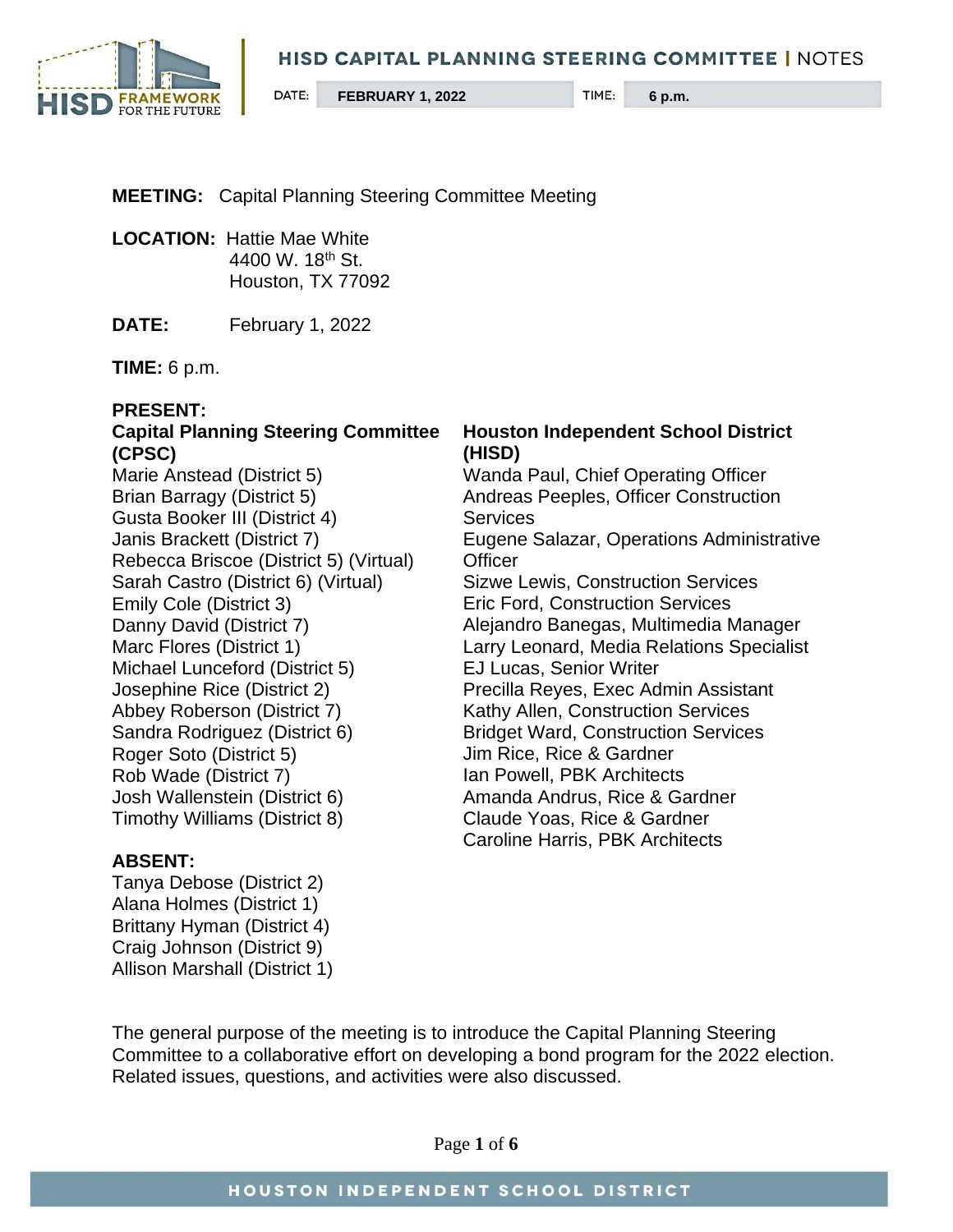

## **Item 1 Welcome and Summary of Discussion Topics**

Andreas Peeples, officer of construction services, welcomed the Capital Planning Steering Committee (CPSC) and new member Emily Cole and outlined the following meeting goals:

- Review the FCI, EAI, and utilization demographics
- Consider the tax-rate review compiled by Chief Financial Officer Glenn Reed
- Discuss the original deferred-maintenance budget
- Discuss the projected cost of the 2022 bond and how its propositions would be applied to that program
- Familiarize the CPSC with transportation costs and square-footage costs that may have changed

Michael Lunceford (District 5) laid out a general agenda for upcoming meetings.

Mr. Peeples presented the following schedule:

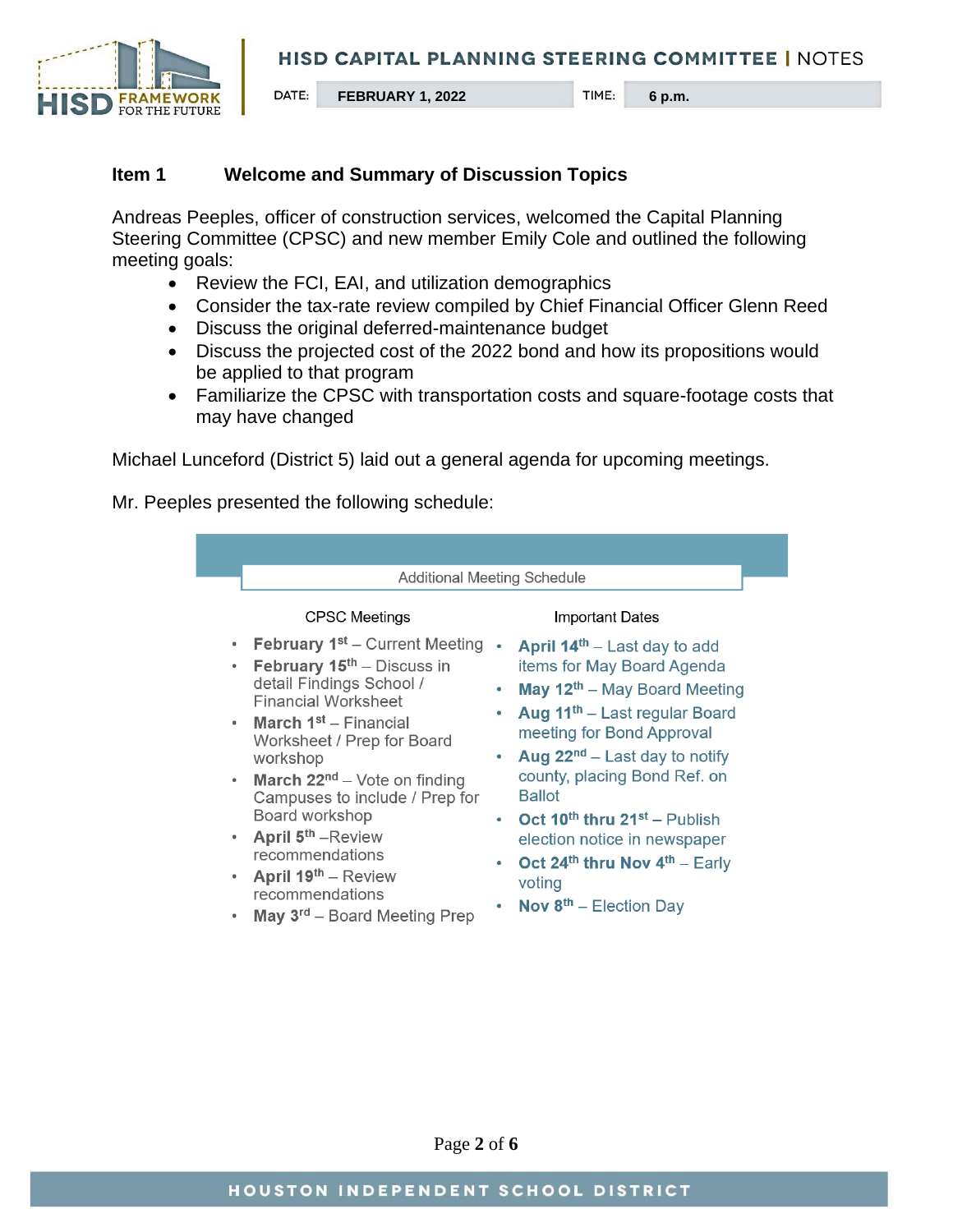

#### **Item 2 Consulting and Finance Overview**

Mr. Peeples reviewed the tax-rate increases in relation to potential bond amounts.

- \$3.5 billion bond: \$0.00 tax increase
- \$4 billion bond: \$0.0088 tax increase
- \$4.5 billion bond: \$0.0202 tax increase
	- o Each penny increase would add an additional \$21.50 annually to a \$300K home's taxes

He then gave a preview of the deferred maintenance program items that has been gathered and vetted by the district and their consultants. The complete dossier amounts to approximately \$5 billion in improvements. He explained that if the district could support a \$3.5 billion bond without a tax increase, some items would need to be reduced to meet this limit so as not to impact the Houston taxpayers. The items were selected based on FCI, EAI, utilization and safety. Mr. Peeples reminded the committee that this phase one of a bond program that is part of a 20-year capital plan for improvements every five years. If the items are reduced or removed within this program, they will be picked up within the next.

Mr. Peeples introduced Jim Rice to go over the dossier in detail.

Both the full deferred maintenance program and the reduction to \$3.5 billion included 28 total school replacements across the district and two new relief elementary schools. The 28 replacement schools include 23 elementary schools, 4 middle schools and 1 Montessori school. Mr. Rice explained a slide that included possible locations for the two relief campuses, one near Almeda Genoa and the other along the Westheimer corridor. He reminded the committee that theses needs are based on PASA's (Population and Survey Analysts) demographic survey showing growth in these areas. He also gave examples of how the schools in those areas are already at or over their campus capacities.

The \$3.5 billion bond would require a decrease in the budget for a few items, including the superintendent initiatives, safety and security (S&S), technology software, districtwide system replacements (roofs, chillers, cooling towers, parking lots, campus improvements), districtwide direct digital controls (DDC), system upgrades, and districtwide LED lighting conversions. All items will still be addressed, but at a reduced level to fit within this budget.

It was explained that although the items for the superintendent initiatives were reduced, these items could be incorporated into the current selected 28 campus replacements rather than standalone items. Both Mr. Rice and Mr. Peeples explained that these items will be more concrete once the superintendent and his cabinet finalize their programs and initiatives. *For more information, please see the HISD website for Superintendent House's 100-day address*.

Page **3** of **6**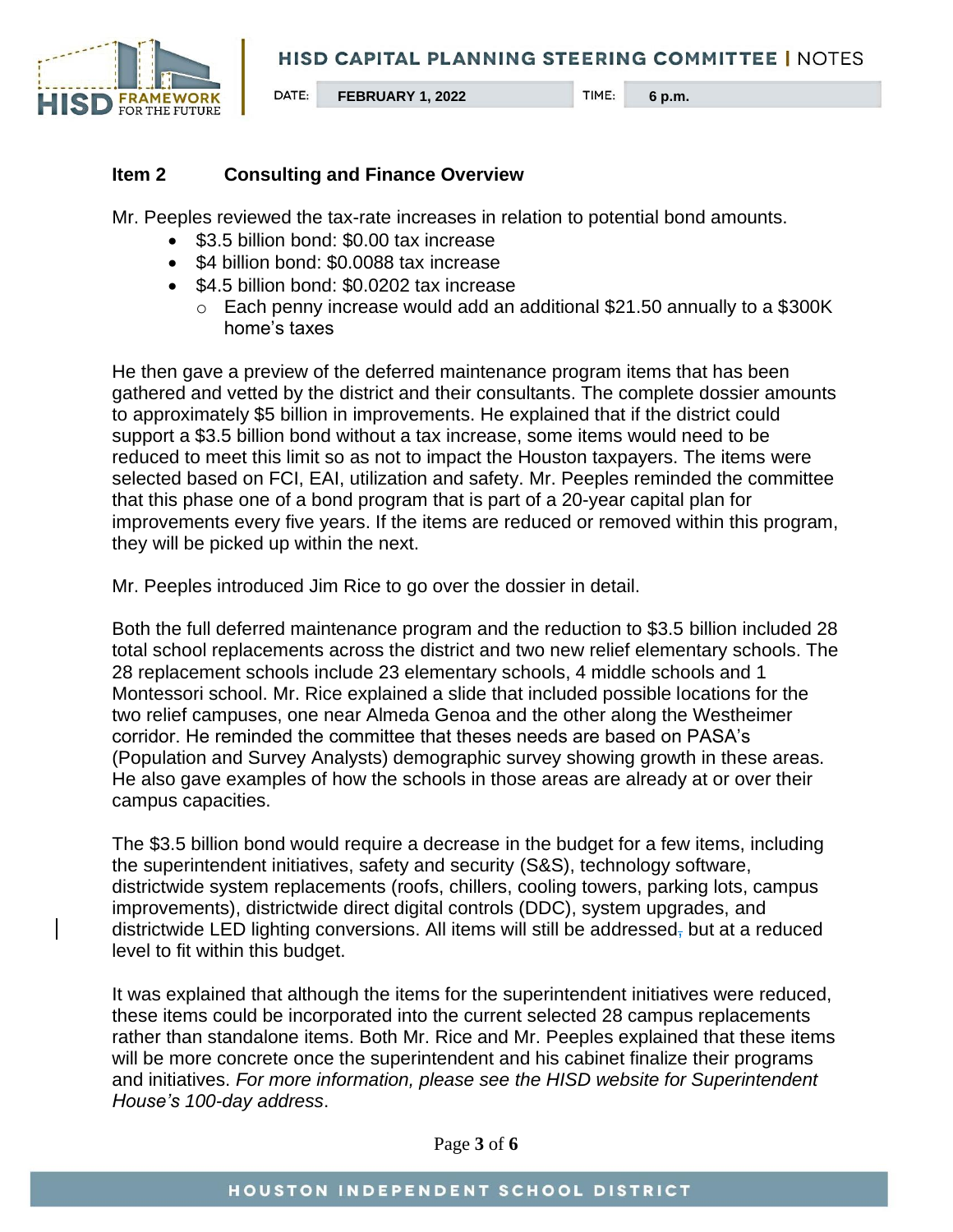

Items that were prioritized and remain at their original cost include the 28 campus replacements, two new relief campuses, transportation (replacing approximately 450 buses), technology improvements and soft cost (such as capital planning software). They also noted that the separate scope for athletics was removed from the program to meet the reduced budget.

Mr. Rice continued his presentation with a breakdown of the state legal requirements for breaking out scope by propositions. By law, athletic and technology items that are not incorporated directly into a campus must be listed separately on the voting ballot.

## **Item 3 Q&A**

Questions from the committee were answered by Mr. Peeples, Mr. Rice and Mr. Powell.

**Question:** How detailed are the reductions, and do they account for the impact of the reductions?

**Answer:** Reductions are considered on a case-by-case basis, and recommendations will be presented to the board in detail.

**Question:** What athletic improvements will be terminated post-reduction? **Answer:** The athletic facility in former North Forest ISD, the field house at Butler stadium, various tracks that need replacing, and football lights at Del Mar Stadium. A breakdown of athletic improvements will be presented to the committee.

**Question:** Are other district vehicles included in the transportation improvements? **Answer:** No, the budget is only for school buses.

**Question:** Why are we rebuilding schools more frequently than other districts globally? **Answer:** The life expectancy of our schools is 50 years. Construction standards change, and paying to maintain a facility that is no longer appropriate for modern education and its needs is not efficient.

**Question:** Is there a cushion in the proposed bond amounts to allow for inflation and other increases in cost?

**Answer:** Mr. Rice referenced "The Goldilocks Rule"—not too much and not too little. Careful budgeting and planning on the committee side ensure there are enough funds to complete the planned projects but not so much that there will be too much left over.

**Question:** Are each of the schools designed individually, or do we put thought into not repeating poor or costly design choices made in previous schools? **Answer:** Modules pull down costs but are customizable to schools, which makes it possible to suit each school's unique needs without the cost.

Page **4** of **6**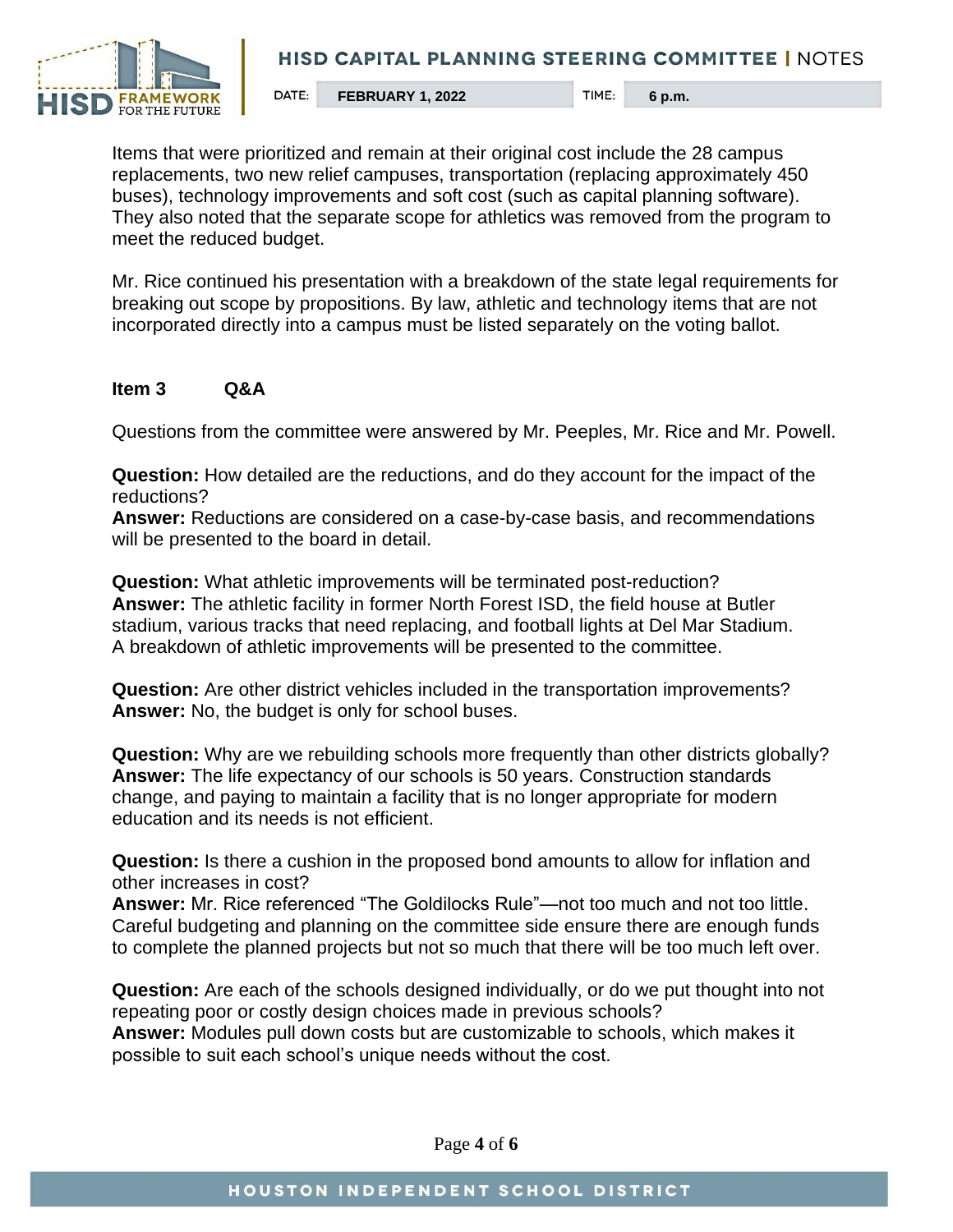

**FEBRUARY 1, 2022** TIME: 6 p.m.

**Question:** How much excess capacity is built into new schools? Are there projections to tell us how to build schools to anticipate maintenance needs in the future? **Answer:** There is a desired capacity designed for a certain number of students (a certain number of square feet per student). Generally, additions and improvements are considered once schools have exceeded 120% capacity.

**Question:** Do the proposals for the 2022 bond include initiatives to get students out of T-buildings (temporary buildings) and back into main-campus classrooms? **Answer:** Yes, the plan is to eliminate the need for T-buildings four or five years out, to the largest extent possible, depending on population swings.

**Question:** Does bond information provided to the voters include conversations about relocating/hiring teachers

**Answer:** There are auxiliary costs associated with hiring and relocating educators that will likely come up later in the bond-budget discussion.

Several members questioned the loss of historical buildings. Mr. Peeples and Mr. Rice explained schools would be replaced but iconic historical elements can be incorporated into the new construction.

The question was further answered to say that HISD has a design guidelines committee that meets with vendors to vet products and materials for use in replaced and repaired campuses. A charge of the committee is to ensure that the items selected are costeffective and maintainable by HISD's facilities and maintenance departments.

Mr. Peeples discussed the cost of utilities for new construction vs. old construction – newer schools are constructed to be larger, and the utility cost per square foot is less than in previous years due to the evolution of construction standards and practices.

Mr. Rice and Mr. Powell reviewed spreadsheets of schools that most need improvement, showcasing their individual FCI, EAI, and permanent utilization.

- A school with a FCI over 60% needs replacement
- A high FCI indicates that a school is in bad shape physically
- A low EAI is not meeting education needs of the students and staff
- Permanent utilization is not desirable if over 100% or under 65%

#### **Item 4 Closing Statements**

Mr. Peeples addressed the content of the next capital planning meeting on Tuesday, Feb. 15, to discuss campuses under consideration in detail and compare selected campuses on a cost worksheet.

He urged committee members to email [CPSC@houstonisd.org](mailto:CPSC@houstonisd.org) with additional questions or comments that will be addressed at the next meeting.

Page **5** of **6**